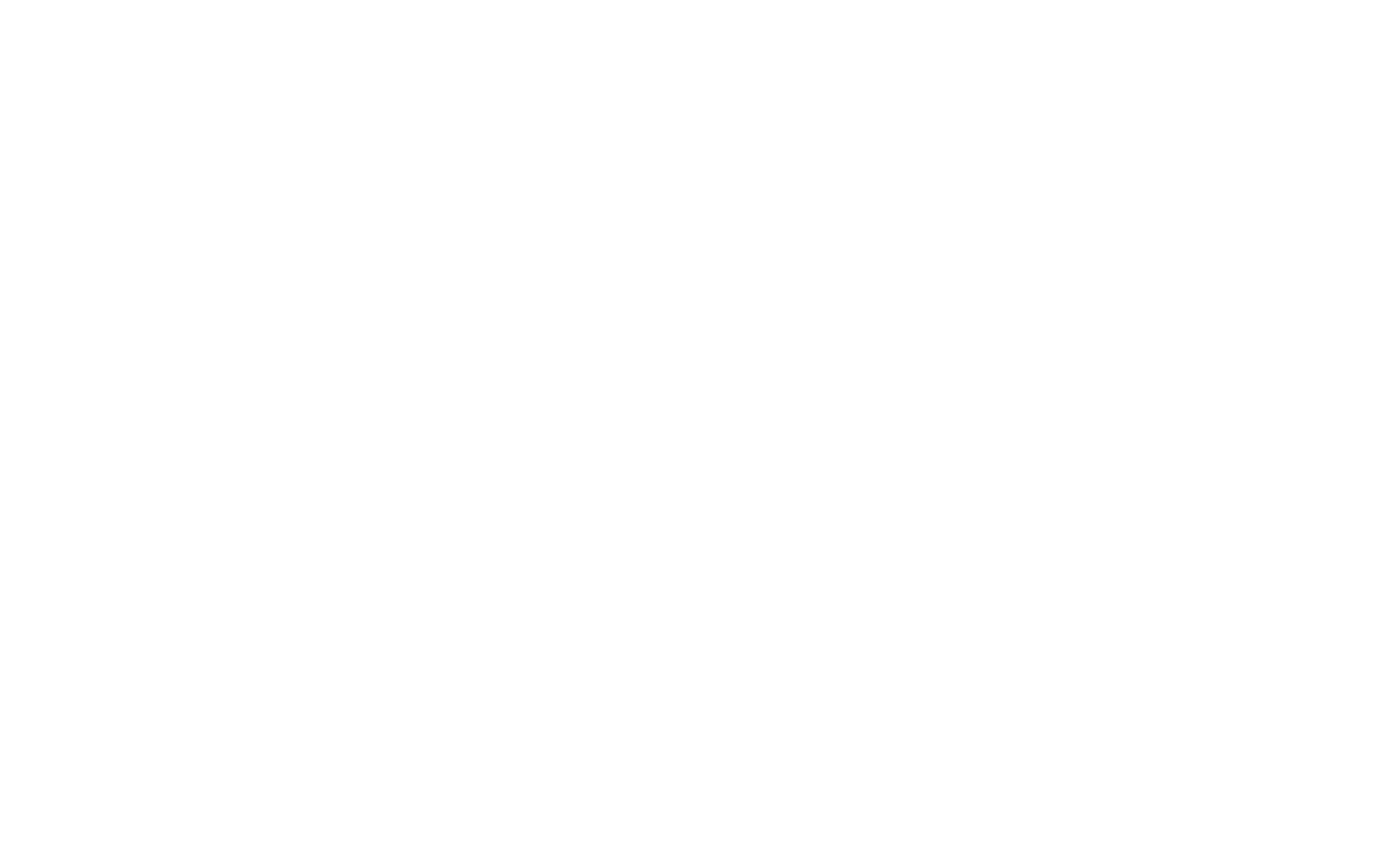## CONSEJO PROVINCIAL DE ECUCACION FECHA DE EMISION: 19/11/2021 JUNTA DE CLASIFICACION DE EDUCACION PRIMARIA

LISTADO DOC.TITULARES EN CONDICIONES DE ASCENSO POR LOCALIDAD A¥O 2022

| ÚÄÄÄÄÄÄÄÄÄÄÄÄÄÄÄÄÄÄÄÄÄÄÄÄÄÄÄÄÄÄÄÄÄÄÄ<br><sup>3</sup> Local i dad: Pto Deseado<br><sup>3</sup> VI CEDI RECTORES CON 3 A¥OS EN CONDICIONES DE ACCEDER A LA DI RECCION                                                                                                                                                                 |             |                                           |                                                                                                                                                                                                      |                                              |                                                               |                   |                                                                        |                                                                                                                                                                                                                                      |  |           |                                                                                                                                                                 |
|-------------------------------------------------------------------------------------------------------------------------------------------------------------------------------------------------------------------------------------------------------------------------------------------------------------------------------------|-------------|-------------------------------------------|------------------------------------------------------------------------------------------------------------------------------------------------------------------------------------------------------|----------------------------------------------|---------------------------------------------------------------|-------------------|------------------------------------------------------------------------|--------------------------------------------------------------------------------------------------------------------------------------------------------------------------------------------------------------------------------------|--|-----------|-----------------------------------------------------------------------------------------------------------------------------------------------------------------|
| M.A/E Vic Dir Sup S.T. Voc D.N.Asis Dict<br>Ord                                                                                                                                                                                                                                                                                     |             |                                           |                                                                                                                                                                                                      |                                              |                                                               |                   |                                                                        | <b>Example 20 Inches Locky Provident Mark 1 Inches And American Structure Control Control Control Control Control Control Control Control Control Control Control Control Control Control Control Control Control Control Contro</b> |  | ALDP GRAL | Nro Apellido y Nombre Tit A.P. --- SERVICIOS DOCENTES --- ANT. CUL. RESI. M.A. ATP O.T. PUBL - ACTIVIDADES -C.C. J.E. OTRO S.D.I. PUNT. Establecimiento Titular |
| 1 PONCE SANDRA EDITH 9 0.60 3.60 2.70 3.20<br>2 LUNA CLAUDIA ROSANA 9 3.40 1.20<br>3 OROQUIETA ROXANA 9 0.20 3.60 2.40 1.20<br>4 GONZALEZ MARIA LUJAN 9 3.60 2.40<br>5 LEONETTI MARTA NOEMI 9 4.40 0.90<br>5 LEONETTI MARTA NOEMI 9 4.40 0.90<br><sup>3</sup> VI CEDI RECTORES CON 2 A¥OS EN CONDICIONES DE ACCEDER A LA DI RECCION |             |                                           |                                                                                                                                                                                                      | 3.00                                         | 10.00<br>10.00 0.20 5.25<br>10.00<br>10.00<br>$10.00 \, 0.30$ | $0.10 \quad 1.00$ | $1.25$ 0.15<br>1.50 3.00                                               | 0.15<br>0.70                                                                                                                                                                                                                         |  |           | 3.00 36.50 ESCUELA N 66<br>3.00 35.20 ESCUELA N 66<br>3.00 34.20 ESCUELA N 66<br>32.50 ESCUELA N 87<br>2.00 29.60 ESCUELA N 66                                  |
| . The second of the M.A/E Vic Dir Sup S.T. Voc D.N.Asis Dict [1] Loc Prov Na/In ALDP GRAL<br>Ord                                                                                                                                                                                                                                    |             |                                           |                                                                                                                                                                                                      |                                              |                                                               |                   |                                                                        |                                                                                                                                                                                                                                      |  |           | Nro Apellido y Nombre Tit A.P. --- SERVICIOS DOCENTES --- ANT. CUL. RESI. M.A. ATP O.T. PUBL - ACTIVIDADES -C.C. J.E. OTRO S.D.I. PUNT. Establecimiento Titular |
| 1 CHAVEZ CARMEN<br>2 DIAZ LORENA BEATRIZ 9 0.80 3.40 0.60<br>3 MARTINEZ PAULA<br>4 SOSA ZULEMA I VANA 9 3.80 0.60 1.20                                                                                                                                                                                                              |             |                                           | 9 0.80 3.60 1.20 0.80<br>EATRIZ 9 0.80 3.40 0.60<br>4.20 0.40<br>2.75<br>2.75<br>3.00 10.00 0.60 0.30 2.50<br>3.00 10.00 0.60 0.30 2.50<br>3.00 10.00 0.40 0.10 2.75<br>2.75<br>2.75<br>2.75<br>2.75 |                                              |                                                               |                   |                                                                        |                                                                                                                                                                                                                                      |  |           | 3.00 34.15 ESCUELA N 56<br>3.00 33.20 ESCUELA N 56<br>3.00 32.85 EDJA-EGB N 6<br>26.00 EDJA-EGB N 6                                                             |
| Ord                                                                                                                                                                                                                                                                                                                                 |             |                                           | M.A/E Vic Dir Sup S.T. Voc D.N.Asis Dict                                                                                                                                                             |                                              |                                                               |                   |                                                                        | Loc Prov Na/In the control of the control of the control of the control of the control of the control of the c                                                                                                                       |  | ALDP GRAL | Nro Apellido y Nombre Tit A.P. --- SERVICIOS DOCENTES --- ANT. CUL. RESI. M.A. ATP O.T. PUBL - ACTIVIDADES -C.C. J.E. OTRO S.D.I. PUNT. Establecimiento Titular |
| 1 GUAYMAS PATRICIA<br>2 ROMERO MARIA BELEN<br>3 CODAZZI MARINA<br>4 GUAYMAS MARIA<br>5 LLANEZA ANDREA<br>6 LUNA LILIANA DEL                                                                                                                                                                                                         | 9 1.20 5.00 | 3.00<br>3.40<br>4.60<br>0.40 4.00<br>5.40 |                                                                                                                                                                                                      | 3.00<br>3.00<br>2.30<br>3.00<br>2.90<br>3.00 | 10.00<br>10.00 0.30<br>10.00 0.50<br>10.00<br>10.00<br>10.00  |                   | $0.10 \quad 6.25$<br>9.25<br>9.50<br>$0.10 \quad 4.75$<br>6.00<br>2.50 | $0.20 \, 0.10$<br>0.05<br>0.15                                                                                                                                                                                                       |  |           | 3.00 37.85 ESCUELA N 5<br>3.00 37.60 ESCUELA N 87<br>34.70 ESCUELA N 56<br>3.00 34.45 ESCUELA N 87<br>2.00 34.30 ESCUELA N 56<br>3.00 33.05 ESCUELA N 66        |

## PAGINA: 1<br>FECHA DE EMISION: 19/11/2021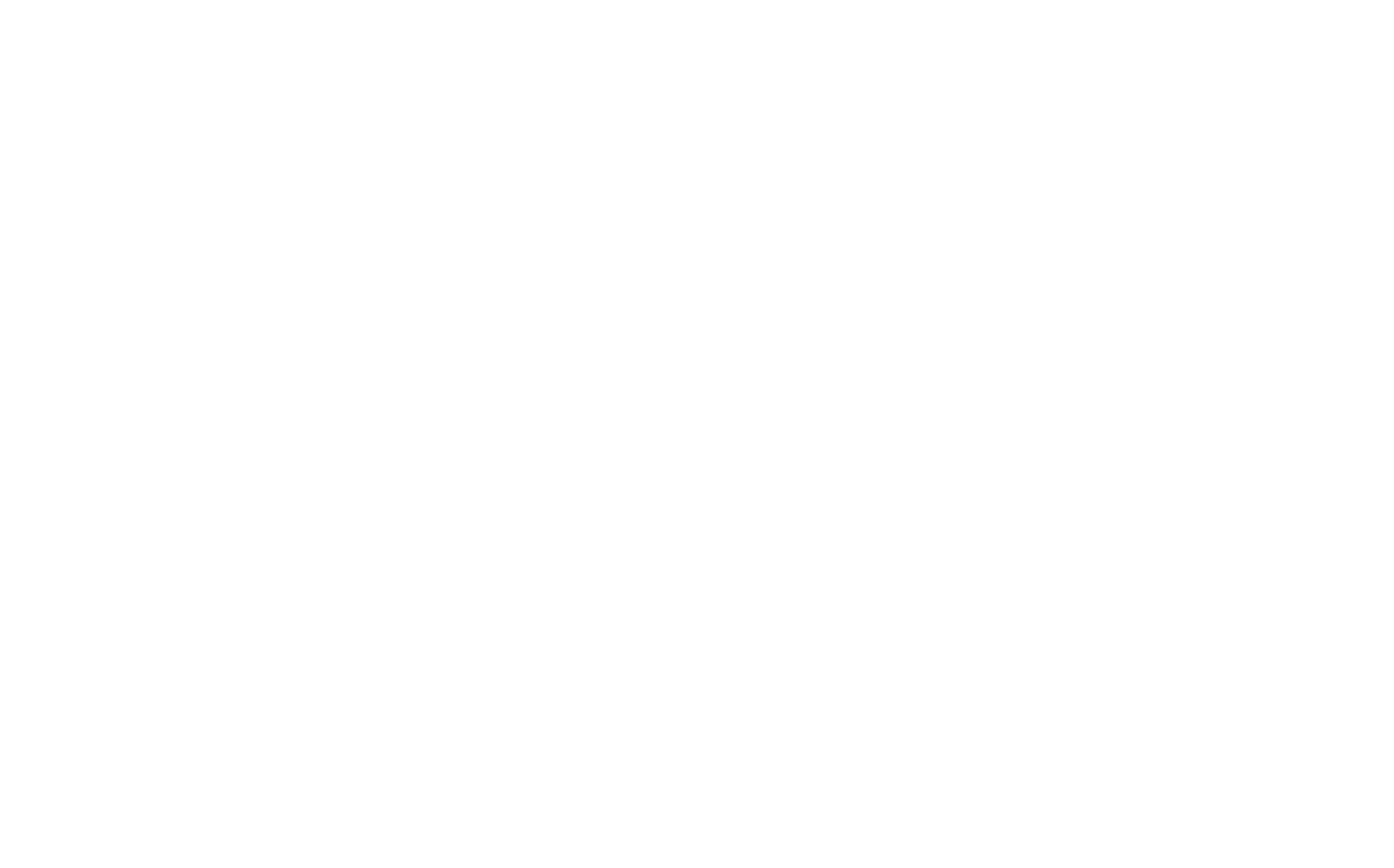## PAGINA: 2<br>FECHA DE EMISION: 19/11/2021 CONSEJO PROVINCIAL DE ECUCACION FECHA DE EMISION: 19/11/2021

JUNTA DE CLASIFICACION DE EDUCACION PRIMARIA

| <sup>3</sup> Local i dad: Pto Deseado                                                                                                                                                                                                                                                                                                                                                                                                                                                                                                                                                                                                                                                                                                                                                            |                                                                                              |                                                                                                                                   |                                                                                                                                                                                                                                      |                                                                                                                                                                                                                              |                                                                                                                                          |                                                                                                                             | LISTADO DOC. TITULARES EN CONDICIONES DE ASCENSO POR LOCALIDAD A¥O 2022 |                                                                                                                                                                                                                                                                                                                                                                                                                                                                                                                                                                                                                                                                                                                                |
|--------------------------------------------------------------------------------------------------------------------------------------------------------------------------------------------------------------------------------------------------------------------------------------------------------------------------------------------------------------------------------------------------------------------------------------------------------------------------------------------------------------------------------------------------------------------------------------------------------------------------------------------------------------------------------------------------------------------------------------------------------------------------------------------------|----------------------------------------------------------------------------------------------|-----------------------------------------------------------------------------------------------------------------------------------|--------------------------------------------------------------------------------------------------------------------------------------------------------------------------------------------------------------------------------------|------------------------------------------------------------------------------------------------------------------------------------------------------------------------------------------------------------------------------|------------------------------------------------------------------------------------------------------------------------------------------|-----------------------------------------------------------------------------------------------------------------------------|-------------------------------------------------------------------------|--------------------------------------------------------------------------------------------------------------------------------------------------------------------------------------------------------------------------------------------------------------------------------------------------------------------------------------------------------------------------------------------------------------------------------------------------------------------------------------------------------------------------------------------------------------------------------------------------------------------------------------------------------------------------------------------------------------------------------|
|                                                                                                                                                                                                                                                                                                                                                                                                                                                                                                                                                                                                                                                                                                                                                                                                  |                                                                                              |                                                                                                                                   |                                                                                                                                                                                                                                      |                                                                                                                                                                                                                              |                                                                                                                                          |                                                                                                                             |                                                                         | Nro Apellido y Nombre Tit A.P. -- SERVICIOS DOCENTES --- ANT. CUL. RESI. M.A. ATP O.T. PUBL - ACTIVIDADES -C.C. J.E. OTRO S.D.I. PUNT.Establecimiento Titular<br>Ord M.AZE Vic Dir Sup S.T. Voc D.N.Asis Dict Loce Prov Na/In ALD                                                                                                                                                                                                                                                                                                                                                                                                                                                                                              |
| 7 NAVES ANALIA<br>8 CORONEL MARTINEZ<br>9 CARDOZO NANCY<br>10 FERNANDEZ FELIX<br>10 FERNANDEZ FELIX<br>9 0.20 4.80<br>10 FERNANDEZ FELIX<br>11 ZAUCI PAOLA SOLEDAD<br>12 FARIAS LETIZIA<br>13 MARTINEZ SILVIA 9 5.20<br>14 CARCAMO DORIS MABEL 9 3.00<br>15 BARRI ONUEVO ROSA<br>16 QUI ROGA CAROLINA<br>17 GOMEZ JORGE ANTONIO<br>18 BAZZE MARIA ELIZABET<br>19 SANTANA CAROLINA<br>20 CUSSI SOFIA ANTONIA 9<br>21 FERNANDEZ SANDRA<br>22 VEGA PATRICIA<br>23 QUI PI LDOR ALBA INES<br>24 BAIO DOMINGO MIGUEL<br>25 ZAMBON RAMON IGNACIO 9<br>26 I ANNUZZI MARIA<br>27 VEGA CAROLINA RAQUEL<br>28 CABRERA GRACI ELA<br>29 SALEMME GRACI ELA<br>30 SUAREZ ELIANA<br>31 RAMIREZ MARIA ALICIA<br>32 ESPINOSA RICARDO<br>33 DA PALMA RAUL<br>34 RAMI REZ JULI A TERESA<br>35 GARCIA MARISA GLADYS 9 | 9 0.20 5.20<br>9<br>9 0.40 2.40<br>9 0.40 4.60<br>9<br>$0.20\,5.20$<br>0.203.40<br>0.20 4.80 | 3.80<br>3.00<br>5.00<br>5.60<br>3.60<br>4.60<br>4.60<br>4.60 0.30<br>4.60<br>4.80<br>2.40<br>4.80<br>3.20<br>2.80<br>5.80<br>3.60 | 3.00<br>3.00<br>3.00<br>3.00<br>3.00<br>3.00<br>3.00<br>2.95<br>3.00<br>3.00<br>3.00<br>3.00<br>2.50<br>3.00<br>3.00<br>3.00<br>3.00<br>3.00<br>3.00<br>2.80<br>1.40<br>3.00<br>3.00<br>2.10<br>3.00<br>3.00<br>3.00<br>3.00<br>3.00 | 10.00<br>10.00<br>10.00<br>10.00<br>10.00<br>10.00<br>10.00<br>10.00<br>10.00<br>10.00<br>10.00<br>10.00<br>10.00<br>10.00<br>10.00<br>10.00<br>10.00<br>9.10<br>10.00<br>10.00<br>10.00<br>10.00<br>10.00<br>10.00<br>10.00 | $5.00$<br>$3.50$<br>$0.20$ $2.00$<br>10.00 1.40 0.10 3.25<br>10.00 0.50<br>10.00 1.00<br>0.10<br>0.10<br>0.10<br>0.10<br>10.00 0.10 0.10 | 3.00<br>$0.10 \quad 3.50$<br>3.00<br>2.00<br>2.50<br>2.50<br>$0.10 \quad 1.00$<br>2.25<br>3.50<br>$0.10 \quad 4.00$<br>1.50 | 0.10<br>0.15<br>0.15 0.30 0.45                                          | 0. 10<br>0. 10<br>0. 20<br>0. 20<br>0. 20<br>0. 20<br>0. 20<br>0. 20<br>0. 20<br>0. 20<br>0. 20<br>0. 20<br>0. 20<br>0. 20<br>0. 20<br>0. 20<br>0. 20<br>0. 20<br>0. 3. 00 32. 30 ESCUELA N 66<br>3. 00 32. 30 ESCUELA N 87<br>2. 00 31. 95 ESCUELA N 66<br>3. 00 31. 40<br>0.10<br>0.10<br>0.10<br>0.10<br>0.15<br>0.10<br>0.10<br>0.15<br>0.29.80<br>0.29.80<br>0.29.80<br>0.29.80<br>0.29.80<br>0.29.80<br>0.29.80<br>0.29.80<br>0.29.80<br>0.29.70<br>0.29.70<br>0.29.70<br>0.29.70<br>0.29.80<br>0.29.70<br>0.29.80<br>0.29.70<br>0.29.80<br>0.29.70<br>0.<br>3.00 28.30 ESCUELA N 87<br>28.00 ESCUELA N 56<br>27.80 ESCUELA N 66<br>27.40 ESCUELA N 87<br>27.25 ESCUELA N 56<br>27.00 ESCUELA N 56<br>26.50 ESCUELA N 87 |